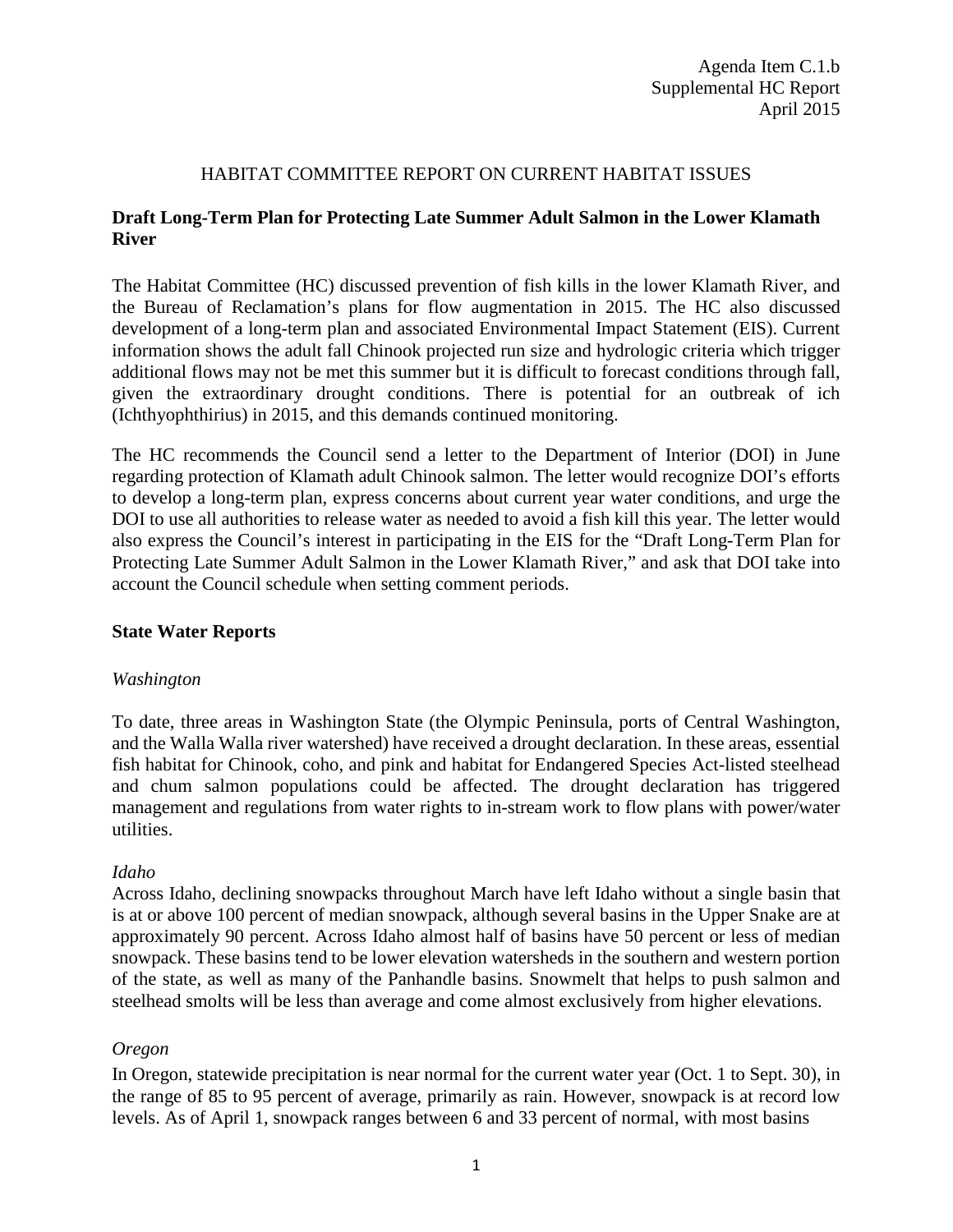under 10 percent of average. The northeast corner of the state has the highest snow pack at 33 percent of normal. Low snow pack will be a concern for stream flows later in the summer and for reservoirs that rely on spring melt. Streams that rely on snowmelt for base flows will see very low flows this year, which will in turn limit water withdrawals for irrigation and in-stream flows for fish.

Governor Kate Brown has made emergency drought declarations in five counties (Klamath, Harney, Malheur, Lake, & Crook Counties), and four additional counties are expected. The primary impact is on agriculture, and in some counties also livestock and wildlife resources.

# *California*

Extreme drought conditions persist in California due to a lack of rain and snowfall for four straight years. Recent rain and snowfall are not expected to change the current drought forecast. This year's drought is on track to be one of the worst in the state's recorded history. The most recent snowpack survey shows that statewide, the snowpack's water content is just 5 percent of average for April 1, breaking the previous record of 25 percent in 1977 and 1991. On April 1, 2015, Governor Brown announced actions that will save water, increase enforcement to prevent wasteful water use, streamline the state's drought response and invest in new technologies that will make California more drought resilient. The Governor has directed the State Water Resources Control Board to implement mandatory water reductions in cities and towns across California to reduce water usage by 25 percent.

### **Rose Canyon Fisheries Project**

Don Kent, President of Hubbs-Sea World Research Institute and CEO of Rose Canyon Fisheries, provided an informational presentation to the HC on the Rose Canyon Aquaculture proposal, which proposes to raise yellowtail jack, striped bass and white seabass in floating enclosures. The current proposal would establish the first offshore finfish aquaculture operation in the U.S. Exclusive Economic Zone. The facility would be located about 4.5 miles offshore in the California Bight. At the sea surface, it could occupy up to an estimated 0.09 square miles (0.24 square kilometers), while the anchoring system would encompass up to 3.41 square miles (8.64 square kilometers) of the sea floor, which is purportedly coarse sand. Specific impacts (e.g., effects to groundfish essential fish habitat) have not yet been evaluated. Topics discussed by the HC included occurrence and treatment of disease, impacts of feed, displacement of fishing effort, and marine mammal management (e.g., if the pen becomes an attractant).

The proposal is subject to the National Environmental Policy Act (NEPA) and other Federal and state processes, during which time a more detailed analysis of environmental impacts will occur. The timeline for this process is currently unknown. Eric Wilkins from CDFW is on the recently created Rose Canyon Interagency Workgroup and can continue to update the HC on the status and timeline of the project.

# **Eelgrass Beds and Aquaculture Expansion**

Korie Schaeffer (NMFS) discussed two proposed expansions of aquaculture in eelgrass beds in the Humboldt Bay estuary. As eelgrass and estuaries are habitat areas of particular concern (HAPCs) for salmon and groundfish, and these expansions collectively comprise over 20 percent of eelgrass in Humboldt Bay, they warrant the attention of the Council. The projects are proposed by Humboldt Bay Harbor District (HBHD), affecting about 550 acres, and Coast Seafoods